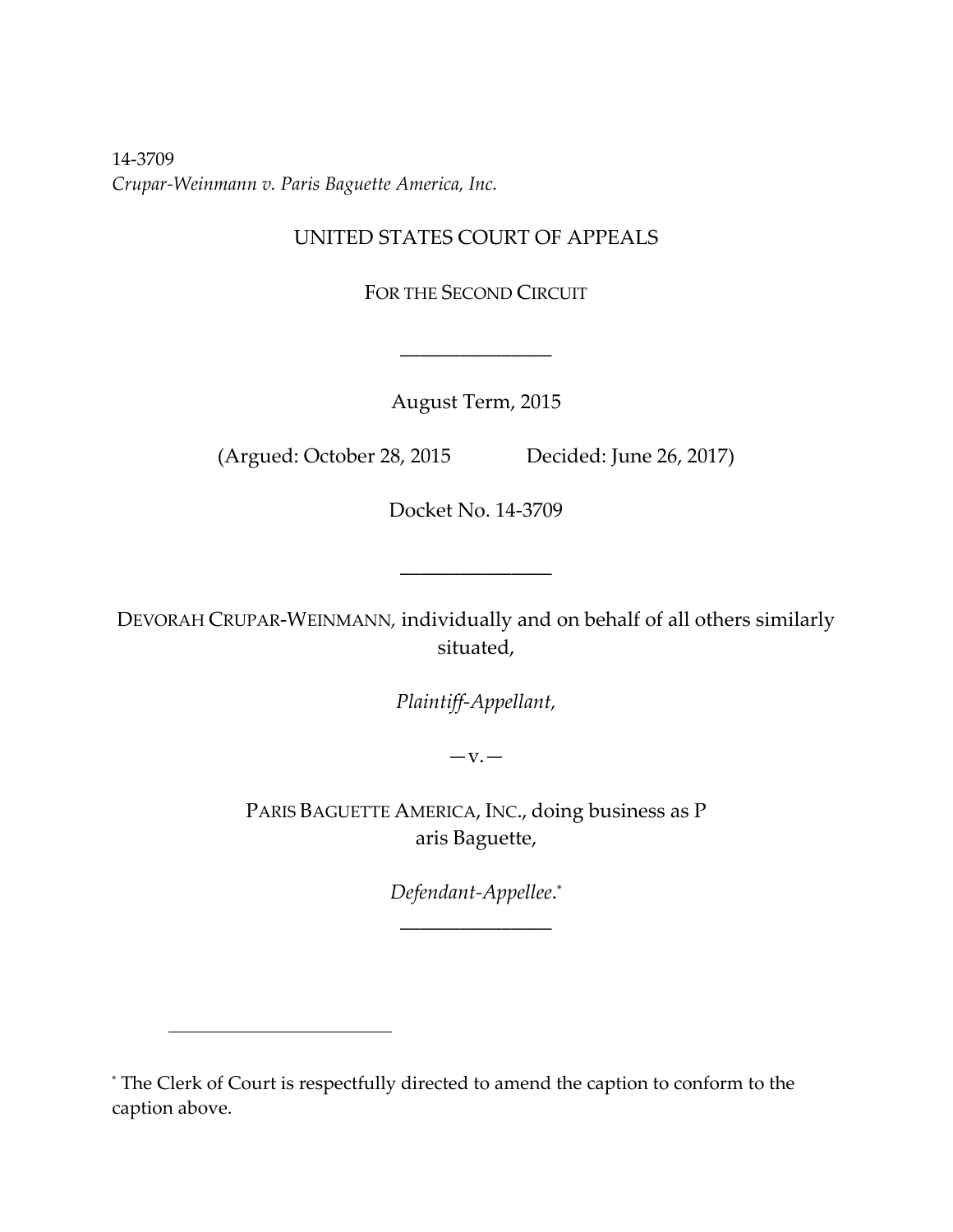B e f o r e:

KATZMANN, *Chief Judge*, POOLER and CHIN, *Circuit Judges*. \_\_\_\_\_\_\_\_\_\_\_\_\_\_\_

Appeal from a judgment of the district court dismissing the plaintiff's amended complaint with prejudice. The plaintiff brought suit against the defendant alleging a willful violation of the Fair and Accurate Credit Transactions Act of 2003 ("FACTA"), Pub. L. No. 108–159, 117 Stat. 1952 (codified as amended at 15 U.S.C.  $\S$  1681c(g)). Specifically, when the plaintiff purchased food at the defendant's restaurant, she received a printed receipt that contained her credit card's expiration date, one of several pieces of identifying information that FACTA prohibits printing on a receipt so as to reduce the risk of consumer identity theft. The plaintiff alleges that this action presented a material risk of harm of identity theft and constitutes an injury in fact sufficient for standing to sue. Here, however, we find it dispositive that Congress subsequently passed legislation amending FACTA to clarify that a receipt containing a printed expiration date *does not* raise a material risk of identity theft. This clarification, coupled with the absence of any specific allegations concerning the unintended exposure of the plaintiff's receipt to others, let alone allegations of actual identity theft, leads us to the conclusion that the bare procedural violation the plaintiff alleges here is insufficient to satisfy the injury‐in‐fact requirement necessary to establish Article III standing. On this basis, we AFFIRM the judgment of the district court.

\_\_\_\_\_\_\_\_\_\_\_\_\_\_\_

GREGORY A. FRANK (Marvin L. Frank, *on the brief*), Frank LLP, New York, NY; Khaled (Jim) El Nabli, Joseph H. Lilly, and Peter Y. Lee, Nabli & Associates, P.C., New York, NY, *for Plaintiff‐ Appellant*.

JOSHUA A. BERMAN (Mary Jane Yoon and Eric L. Unis, *on the brief*), Troutman Sanders LLP, New York, NY, *for Defendant‐Appellee*.

 $\frac{1}{\sqrt{2}}$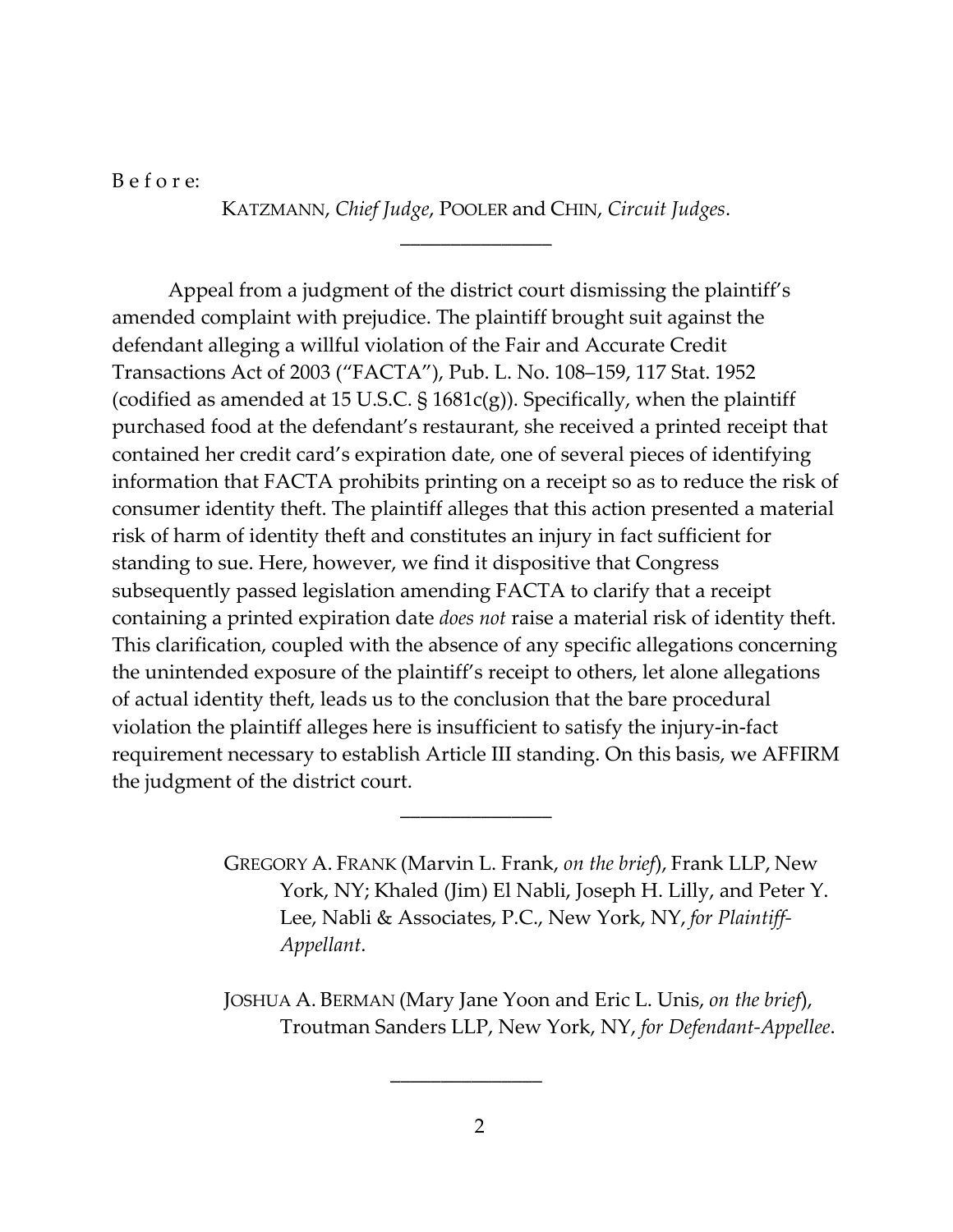# KATZMANN, *Chief Judge*:

When does a bare procedural violation of a statutory right constitute an injury in fact sufficient for standing to bring suit in federal court? Although the Supreme Court recently addressed this question in *Spokeo, Inc. v. Robins*, 136 S. Ct. 1540 (2016), *as revised* (May 24, 2016), the inquiry is necessarily context‐ specific to the statutory right in question and the particular risk of harm Congress sought to prevent. Here, we address this issue as it relates to the Fair and Accurate Credit Transactions Act of 2003 ("FACTA"), Pub. L. No. 108‐159, 117 Stat. 1952 (codified as amended at 15 U.S.C.  $\S$  1681c(g)), an issue of first impression in this Circuit. Guided by unambiguous statutory language that a receipt with a credit card expiration date does not raise a material risk of identity theft, and finding that the bare procedural violation alleged by the plaintiff does not present a material risk of harm, we conclude that allegations in her amended complaint do not satisfy the injury‐in‐fact requirement necessary to establish Article III standing to bring suit. Accordingly, we **AFFIRM** the judgment of the district court dismissing her amended complaint for lack of standing.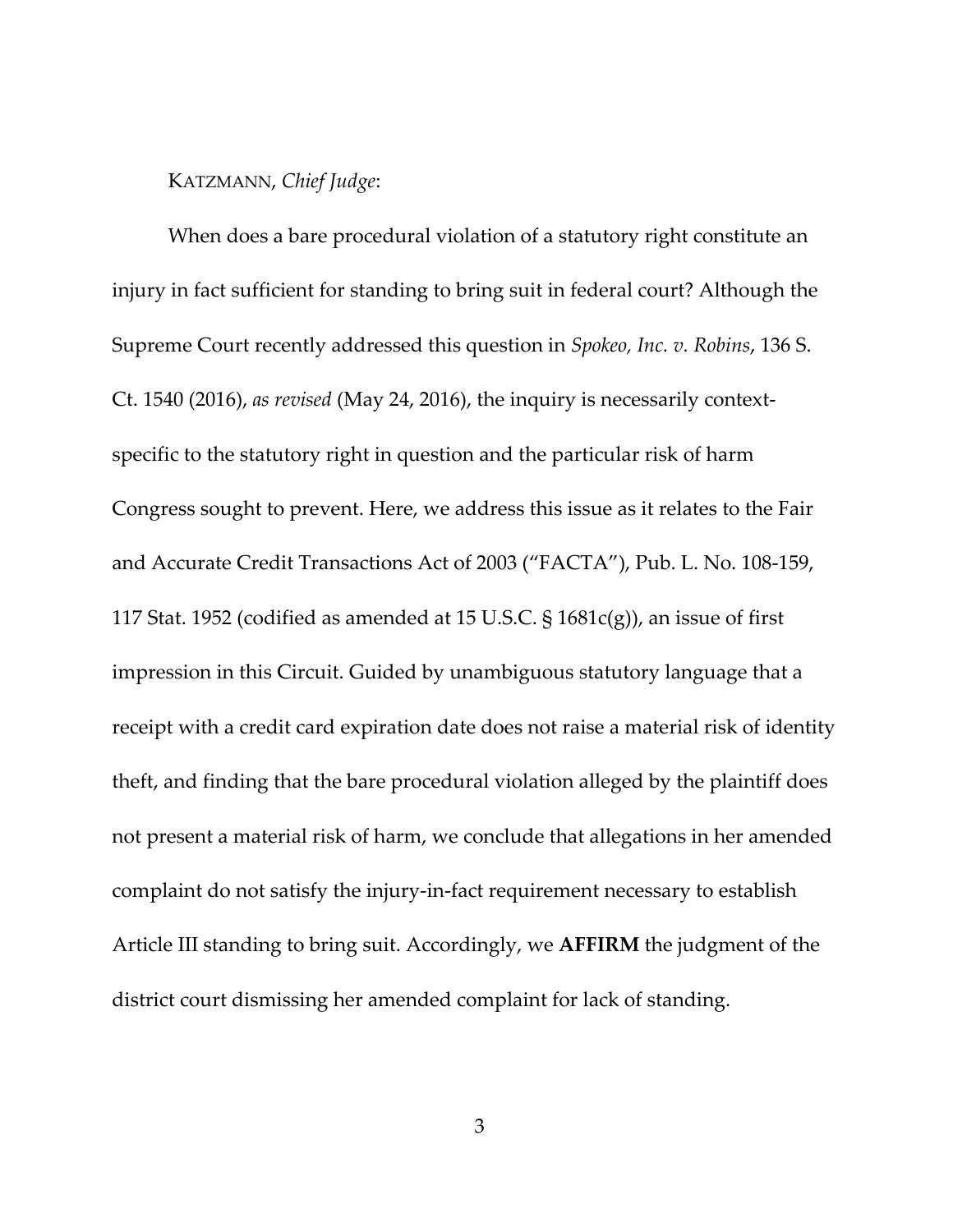#### **BACKGROUND**

# **I. Factual History**

The brief factual history of this case is drawn from plaintiff's amended complaint filed after we remanded the case to the district court. FACTA seeks to prevent identity theft by, among other things, requiring that venders who accept credit and debit cards not print "more than the last 5 digits of the card number or the expiration date upon any receipt provided to the cardholder at the point of the sale or transaction." 15 U.S.C.  $\S 1681c(g)(1)$ . When plaintiff Devorah Crupar-Weinmann purchased food at Paris Baguette's midtown Manhattan restaurant on September 19, 2013, she paid for it with a credit card and received a printed receipt displaying her card's expiration date. She alleges that during this time period, "Paris Baguette routinely gave receipts to its customers at the point of sale at its various retail stores which displayed the expiration dates of the customers' credit and/or debit cards, in violation of the requirements of FACTA." Am. Compl*.* ¶ 17. The plaintiff's amended complaint is otherwise devoid of specific factual allegations concerning her interaction with the restaurant or any consequences that stemmed from the display of her credit card's expiration date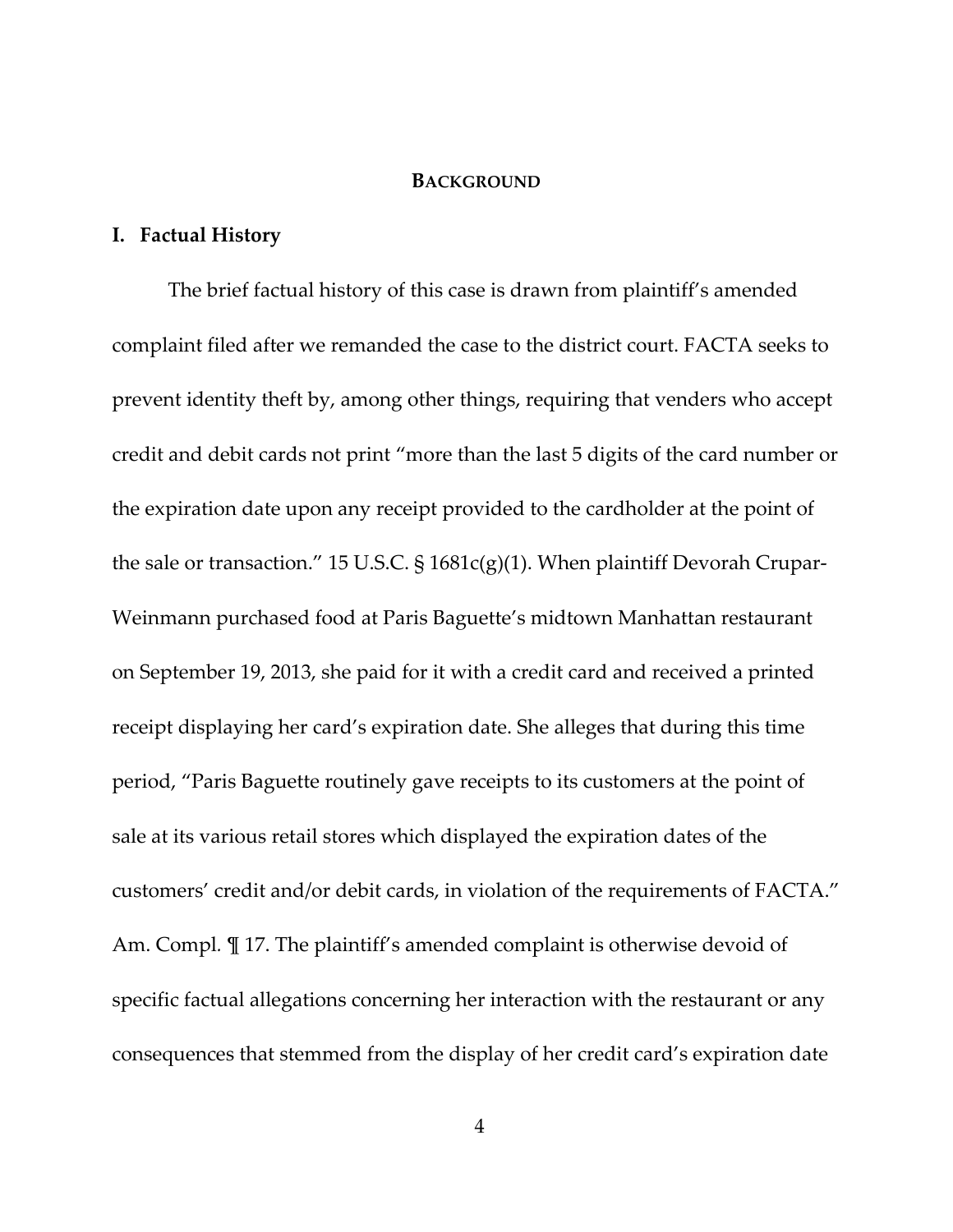on the printed receipt. Instead, her complaint emphasizes that Congress's goal in passing FACTA was to reduce the risk of consumer identity theft by "mak[ing] it more difficult for identity thieves to obtain consumers' [c]ard information by reducing the amount of information identity thieves could retrieve from found or stolen [c]ard receipts." *Id.* ¶ 26. She further alleges that by "knowingly and recklessly print[ing] . . . [c]ard expiration dates on the [c]ard receipts," Paris Baguette violated FACTA, *id*. *¶* 92, and that doing so "created a real, nonspeculative harm in the form of increased risk of identity theft," *id*. ¶ 29.

#### **II. Procedural History**

In 2013, Crupar‐Weinmann filed her initial complaint, which the defendant moved to dismiss, primarily on the basis that she failed to plead facts sufficient to allege plausibly that Paris Baguette *willfully* violated FACTA. Following full briefing and oral argument, the district court granted the defendant's motion to dismiss. *See Crupar‐Weinmann v. Paris Baguette Am., Inc.*, No. 13 CIV. 7013 JSR, 2014 WL 2990110, at \*1, \*5 (S.D.N.Y. June 30, 2014). The district court dismissed the plaintiff's claims with prejudice, "convinced that plaintiff would not be able to plausibly plead a claim for willful violation of FACTA, even if she were given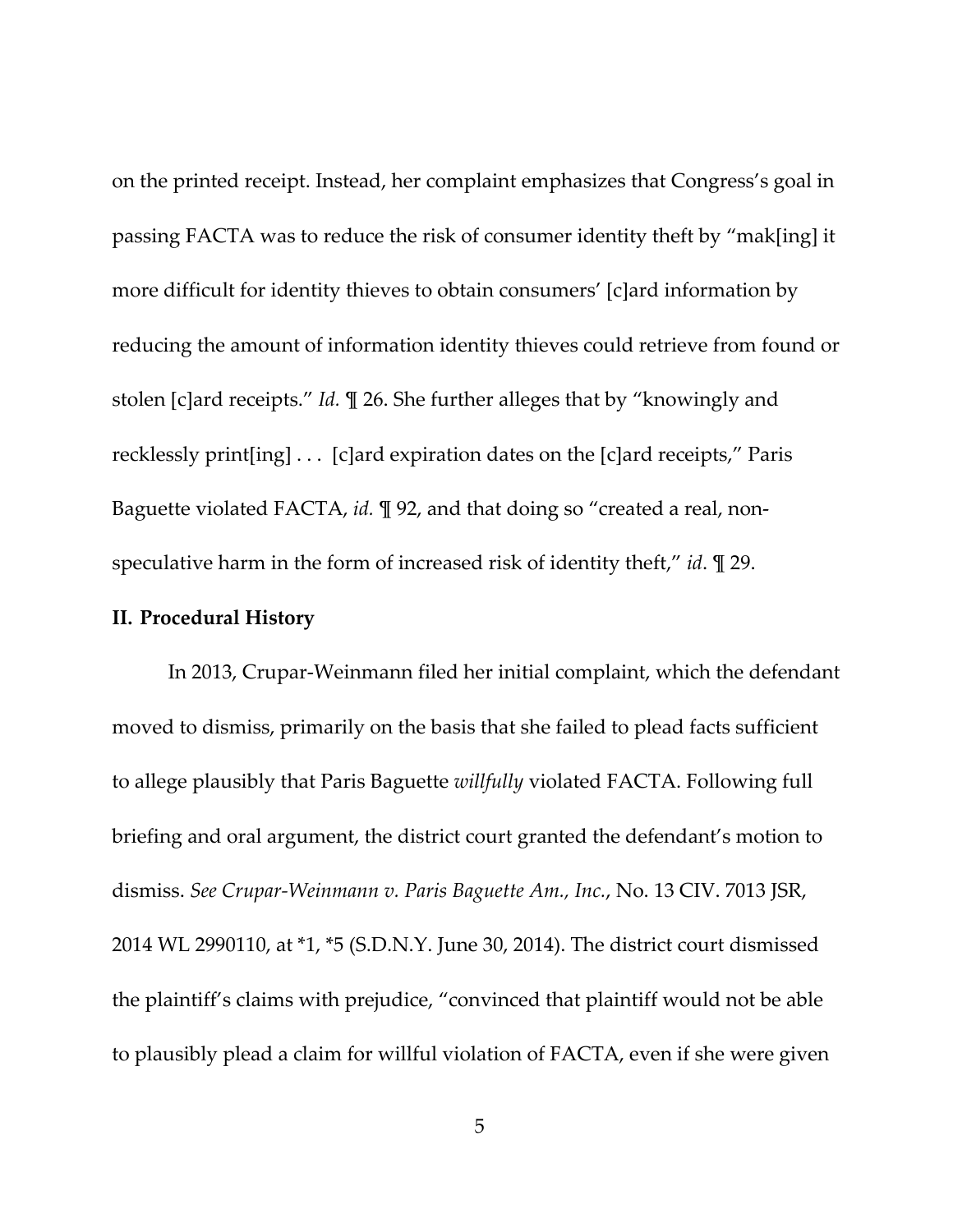the opportunity to replead." *Id.* at \*5. Crupar‐Weinmann then moved for reconsideration, asserting both that the district court misconstrued the pleading standard for a willful violation of FACTA and that it erred in dismissing her complaint with prejudice and without leave to amend; the court denied this motion on both grounds. *See Crupar‐Weinmann v. Paris Baguette Am., Inc.*, 41 F. Supp. 3d 411, 413–14 (S.D.N.Y. 2014).

Crupar‐Weinmann then appealed, and on October 28, 2015, we heard argument in both her case and a related case involving a similar legal question, *Katz v. The Donna Karan Company, LLC, et al.*, No. 15‐464. Shortly thereafter, the Supreme Court heard oral argument in *Spokeo*, which raised questions concerning whether a plaintiff who "allege[s] a bare procedural violation, divorced from any concrete harm, [can] satisfy the injury‐in‐fact requirement of Article III." 136 S. Ct. at 1549. We held both this case and *Katz* until the Court rendered its decision in *Spokeo*, which clarified standing doctrine in ways that we explain in more detail below. Given *Spokeo*'s elucidation, we subsequently vacated and remanded both cases "to allow plaintiffs an opportunity to replead their claims to comport with the pleading standards set forth in *Spokeo*, and to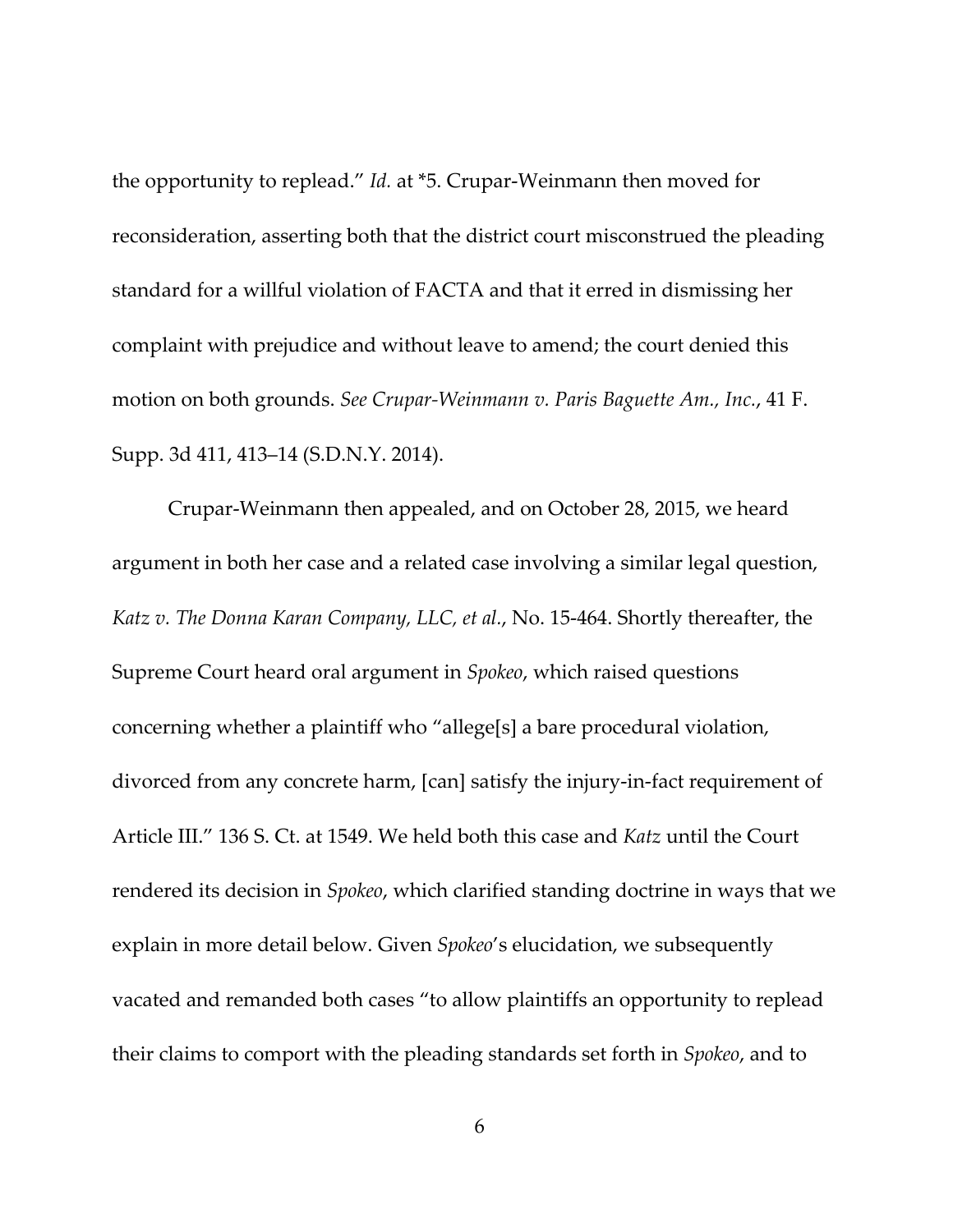allow the district courts to address any standing questions in the first instance," and we retained appellate jurisdiction over the outcomes. *Cruper‐Weinmann v. Paris Baguette Am., Inc.*, 653 F. App'x 81, 82 (2d Cir. 2016).

On remand, Crupar‐Weinmann amended her complaint, Paris Baguette again moved to dismiss, and the district court again dismissed the plaintiff's complaint with prejudice, this time concluding that she lacked standing to bring claims for violations of FACTA's requirements. *Cruper‐Weinmann v. Paris Baguette Am., Inc.*, No. 13 CIV. 7013 (JSR), 2017 WL 398657 (S.D.N.Y. Jan. 30, 2017). Crupar‐Weinmann then moved to renew her appeal; we granted that motion, and the parties submitted letter briefing addressing the propriety of the district court's dismissal in light of *Spokeo*.

### **DISCUSSION**

# **I. Standard of Review**

We review *de novo* the district court's decision to dismiss the complaint for lack of standing pursuant to Fed. R. Civ. P. 12(b)(1) and 12(b)(6), "construing the complaint in plaintiff's favor and accepting as true all material factual allegations

7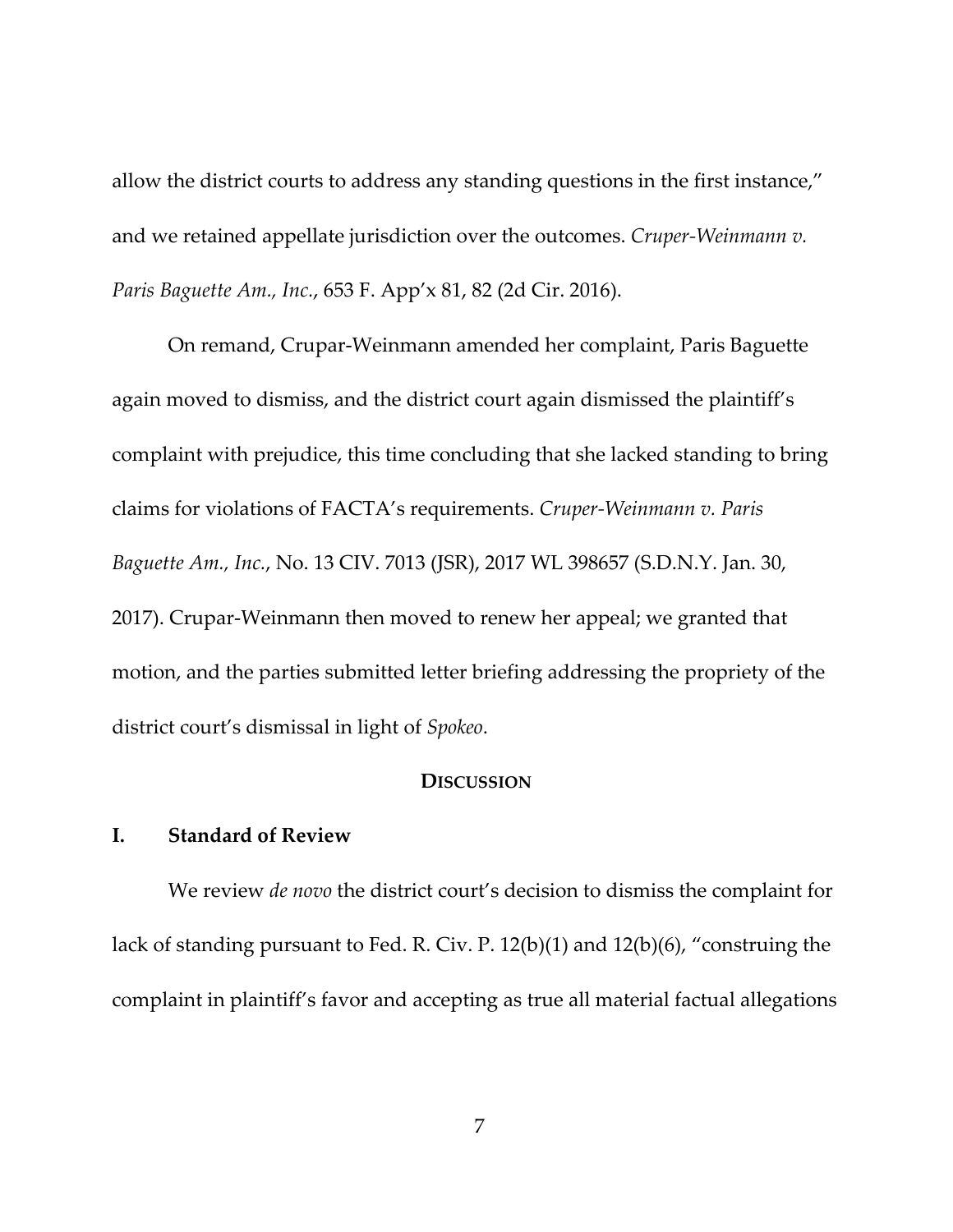contained therein." *Donoghue v. Bulldog Inv'rs Gen. P'ship*, 696 F.3d 170, 173 (2d Cir. 2012).

#### **II. Standing to Allege A Bare Procedural Violation of Law**

On appeal, the plaintiff challenges the district court's dismissal of her amended complaint on the basis that she did not plead a concrete injury in fact sufficient to establish Article III standing to bring suit against Paris Baguette.

# **A. Standing Doctrine After** *Spokeo*

In *Lujan v. Defenders of Wildlife*, the Supreme Court explained that the "irreducible constitutional minimum of standing contains three elements": (1) "an injury in fact" to "a legally protected interest" that is both "(a) concrete and particularized, and (b) actual or imminent, not conjectural or hypothetical," (2) "a causal connection between the injury and the conduct complained of," and (3) that it is "likely, as opposed to merely speculative, that the injury will be redressed by a favorable decision." 504 U.S. 555, 560–61 (1992) (citations and internal quotation marks omitted). As here, the controversy in *Spokeo* implicated the "concrete and particularized" element of injury‐in‐fact standing analysis. *See Spokeo*, 136 S. Ct. at 1545, 1548. There, the Court considered a claim against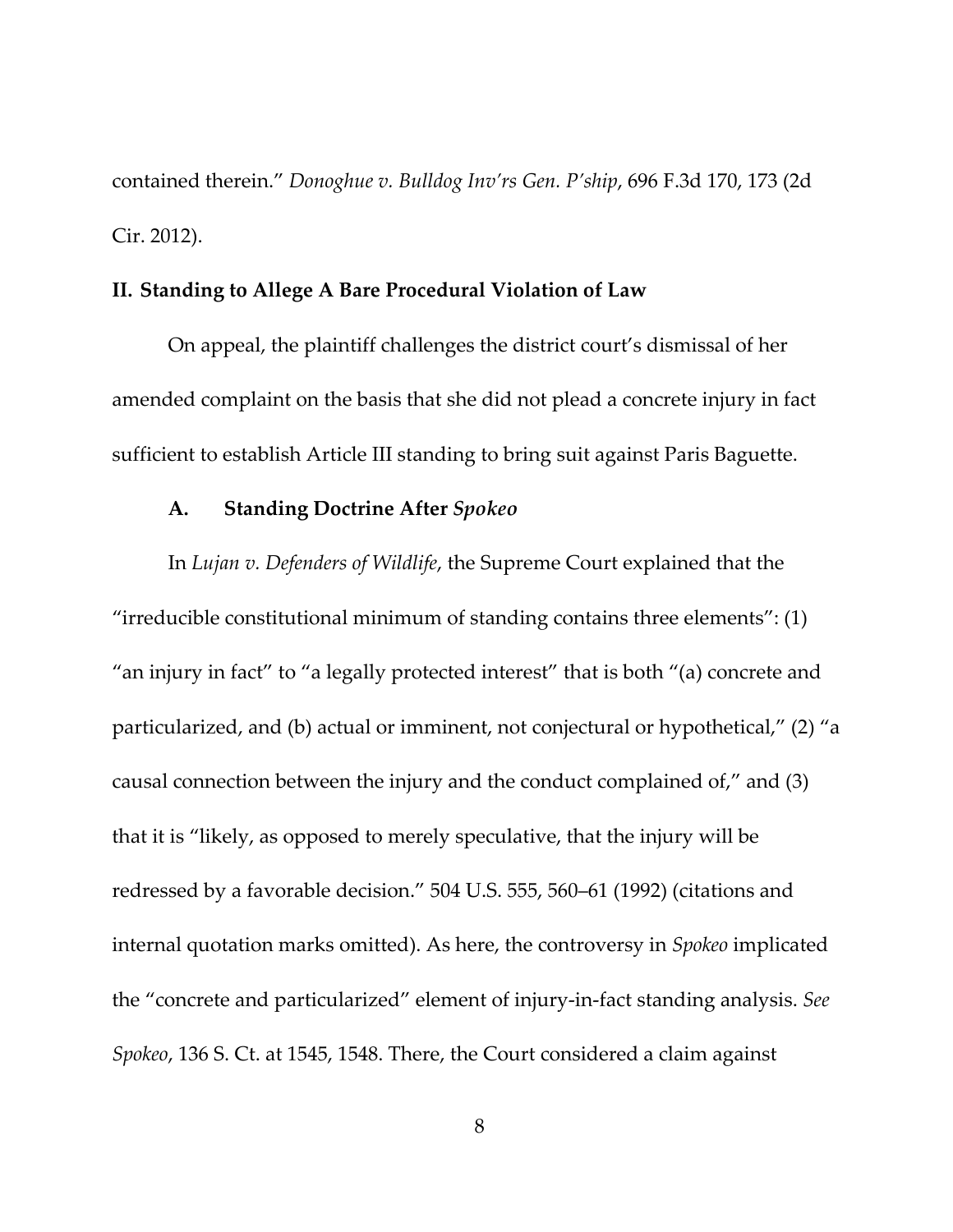Spokeo, a "people search engine," alleging that when Spokeo trawled online sources to generate a profile of the plaintiff, it collected and reported inaccurate information about him, including his age, education, and marriage and family status, as well as job and socioeconomic position. *Id*. at 1544, 1546. The plaintiff asserted that Spokeo qualified as a "consumer reporting agency" under the Fair Credit Reporting Act of 1970 ("FCRA"), 84 Stat. 1127 (codified as amended at 15 U.S.C. §§ 1681 *et seq.*), and that, as a result, Spokeo was required "to 'follow reasonable procedures to assure maximum possible accuracy' of consumer reports, . . . to limit the circumstances in which such agencies provide consumer reports 'for employment purposes,' . . . and to post toll‐free numbers for consumers to request reports," among other protections. *Spokeo*, 136 S. Ct. at 1545 (quoting 15 U.S.C. §§ 1681e(b), 1681b(b)(1), 1681j(a)). Importantly, as with FACTA, violators of the FCRA can be liable for both actual and statutory damages. *Id.* The *Spokeo* plaintiff's putative class action lawsuit alleged that in publishing incorrect information about the plaintiff and similarly situated individuals, Spokeo willfully failed to comply with the FCRA's requirements, *id.* at 1546, and the case turned on whether harms stemming from bare procedural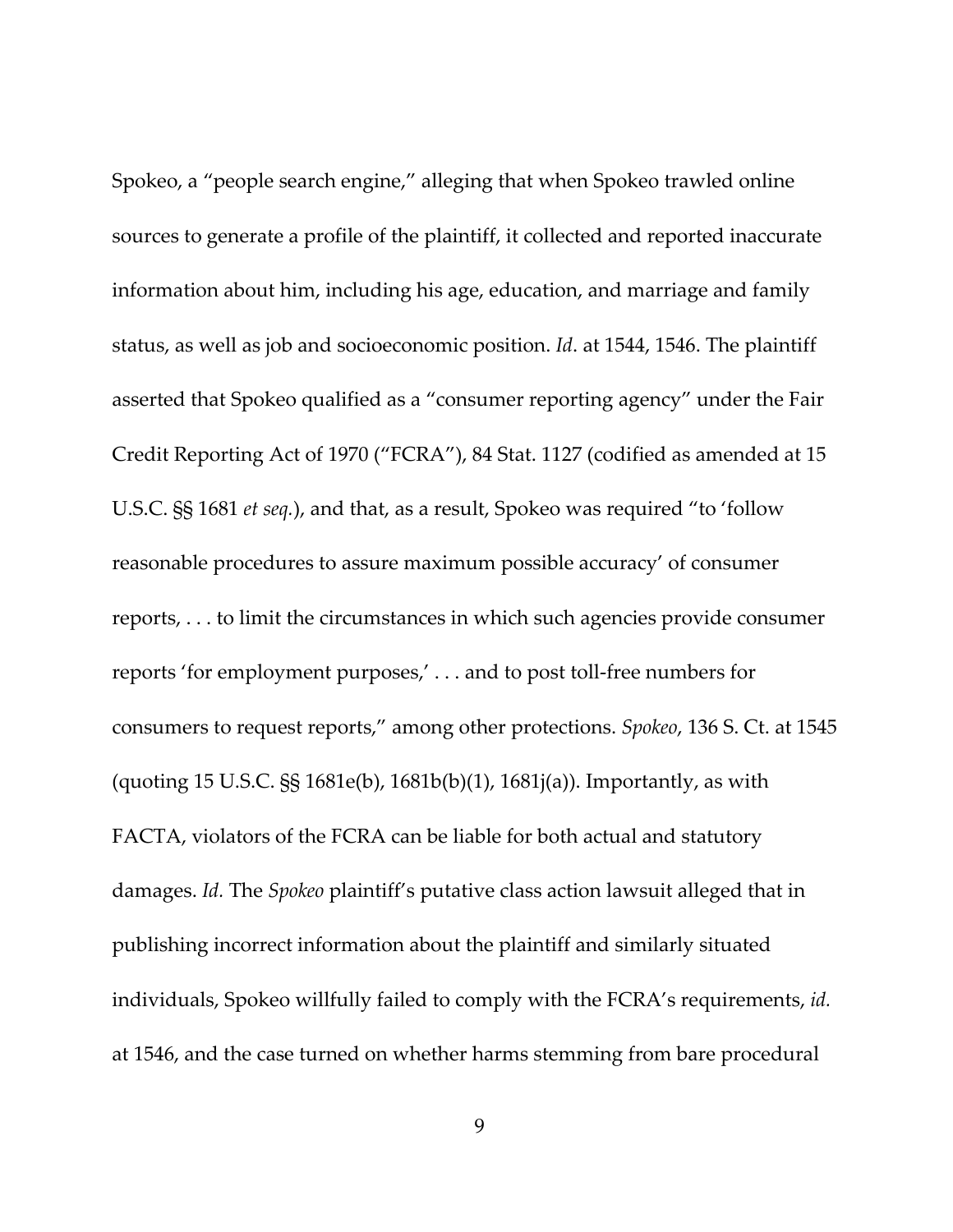violations of the FCRA could satisfy the concreteness element of injury‐in‐fact standing analysis.

The Supreme Court concluded that while the *Spokeo* plaintiff could not "allege a bare procedural violation, divorced from any concrete harm, and satisfy the injury‐in‐fact requirement of Article III," that did "not mean . . . that the *risk* of real harm cannot satisfy the requirement of concreteness." *Id.* at 1549 (emphasis added). After all, as "Congress is well positioned to identify intangible harms that meet minimum Article III requirements, [and] its judgment is also instructive and important," Congress "may 'elevat[e] to the status of legally cognizable injuries concrete, *de facto* injuries that were previously inadequate in law.'" *Id.* (quoting *Lujan*, 504 U.S. at 578). Given the variety of ways a consumer reporting agency could run afoul of the FCRA, the Court recognized that while any given "violation of one of the FCRA's procedural requirements may result in no harm," "Congress plainly sought to curb the dissemination of false information by adopting procedures designed to decrease that risk." *Id*. at 1550. Thus, the critical question for standing purposes is "whether the particular procedural violations alleged in this case entail *a degree of risk* sufficient to meet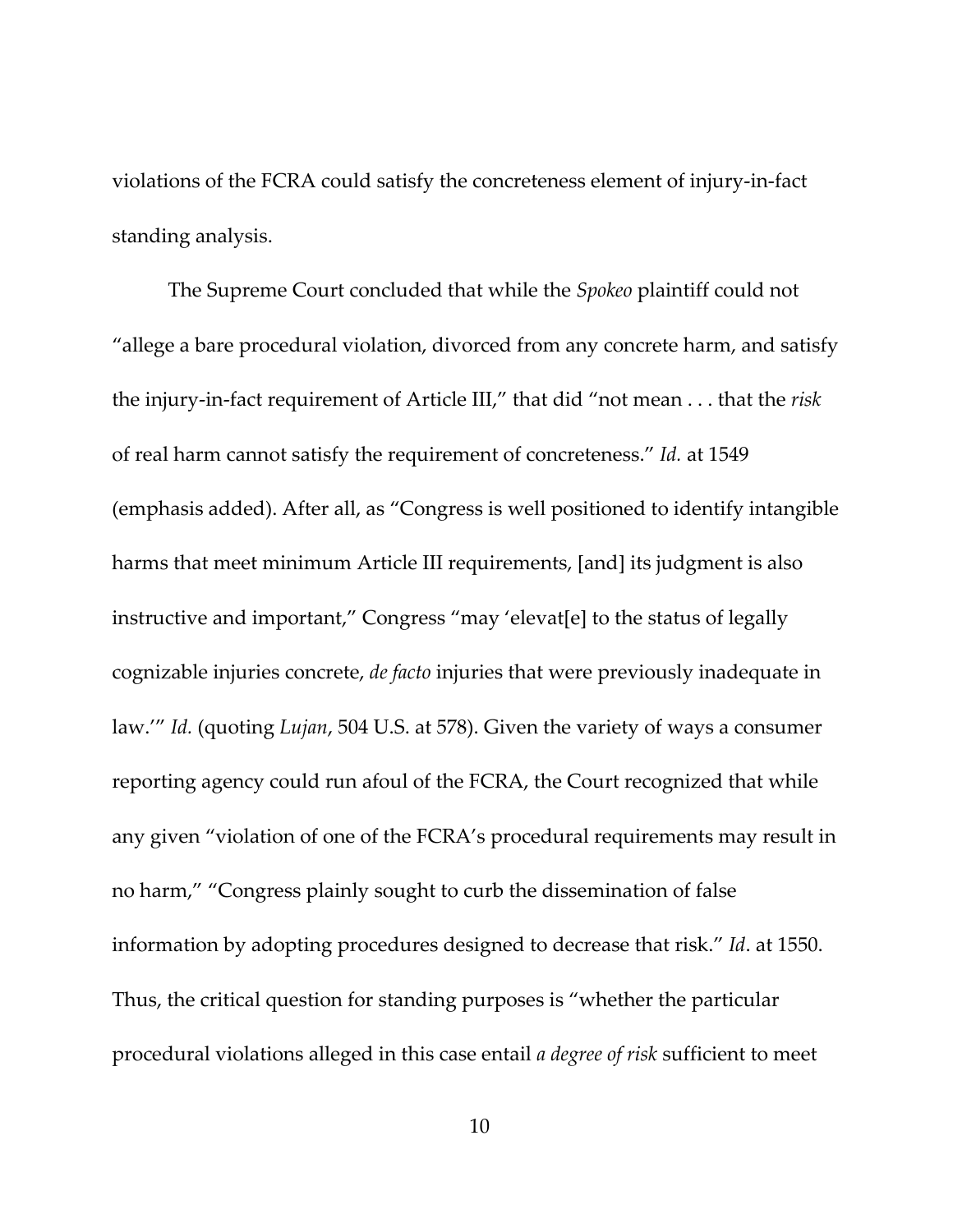the concreteness requirement." *Id.* (emphasis added). The Court remanded the case for the lower court to engage in this inquiry in the first instance. *Id.*

#### **B. Post‐***Spokeo* **Second Circuit Standing Doctrine**

We recently had the opportunity to apply *Spokeo* to another consumer class action lawsuit concerning a statute with a wide‐ranging set of procedural rights and requirements, the Truth in Lending Act ("TILA"), Pub. L. No. 90–321, 82 Stat. 146 (1968) (codified as amended at 15 U.S.C. §§ 1601 *et seq.*), in *Strubel v. Comenity Bank*, 842 F.3d 181 (2d Cir. 2016). Unlike the single violation alleged here, *Strubel* involved a variety of alleged violations of the TILA, all related to required disclosures concerning the plaintiff's rights and responsibilities as a credit card holder and borrower of the bank. *Id.* at 185–86. Applying *Spokeo*, we recognized that "an alleged procedural violation can by itself manifest concrete injury where Congress conferred the procedural right to protect a plaintiff's concrete interests and where the procedural violation presents a 'risk of real harm' to that concrete interest." *Id.* at 190. We noted, however, an important limitation: "[E]ven where Congress has accorded procedural rights to protect a concrete interest, a plaintiff may fail to demonstrate concrete injury where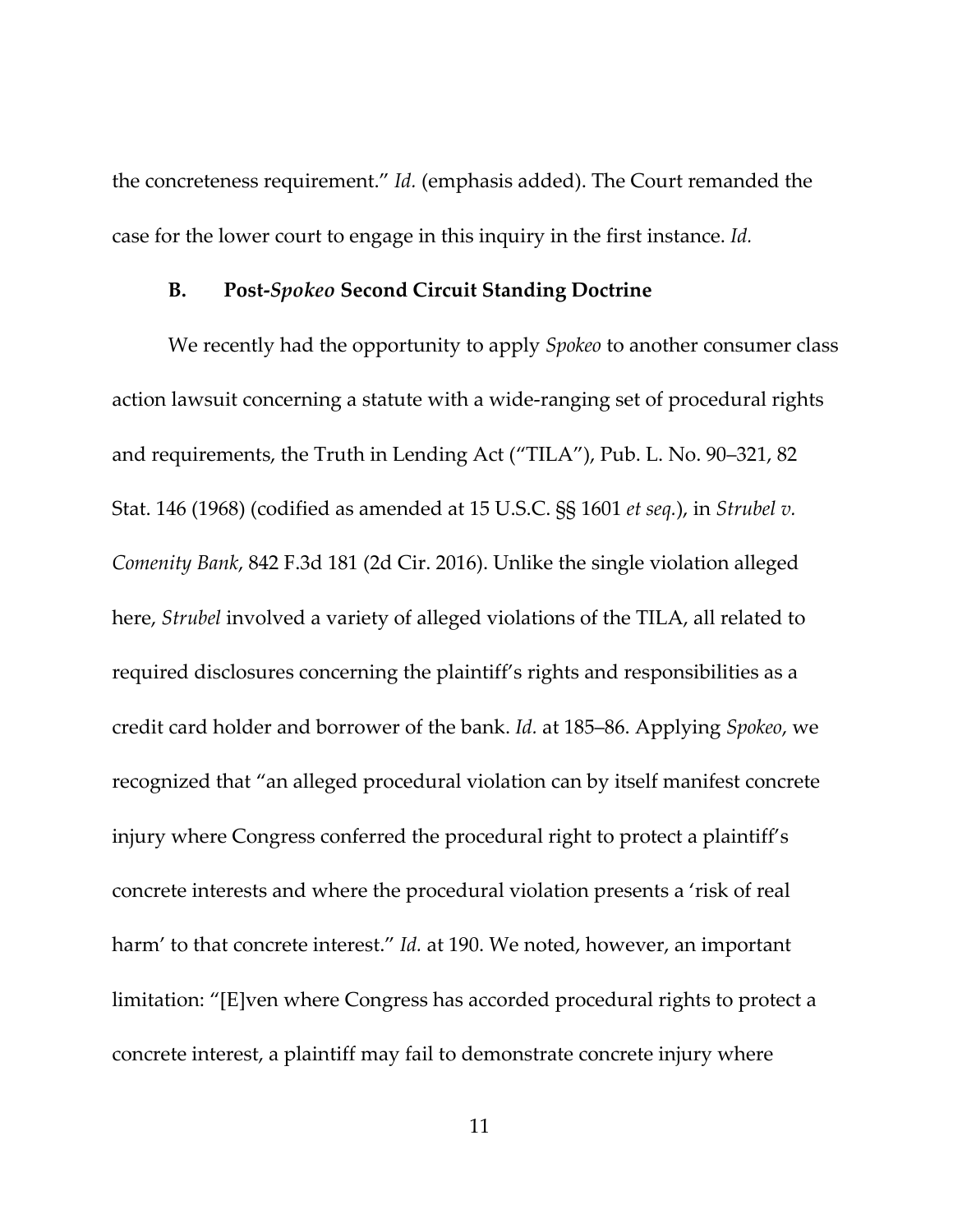violation of the procedure at issue presents no material risk of harm to that underlying interest." *Id.* at 190. A central inquiry, then, is whether the particular bare procedural violation may present a material risk of harm to the underlying concrete interest Congress sought to protect. Accordingly, in *Strubel*, we held that those of the defendant's practices that "could cause consumers unwittingly not to satisfy their own obligations and thereby to lose their rights . . . raise[d] a sufficient degree of the risk of real harm necessary to [establish] concrete injury and Article III standing," while other allegations where plaintiff "fail[ed] to demonstrate sufficient risk of harm to a concrete TILA interest from [defendant's] alleged failure[s]" were properly dismissed for lack of standing. *Id.* at 200.

### **III. Material Risk of Harm under FACTA**

Applying *Strubel*, the key inquiry here is whether Paris Baguette's alleged bare procedural violation — printing Crupar‐Weinmann's credit card expiration date on her receipt — presents a material risk of harm to the underlying concrete interest Congress sought to protect in passing FACTA. We find it dispositive that in 2007, Congress clarified FACTA in the Credit and Debit Card Receipt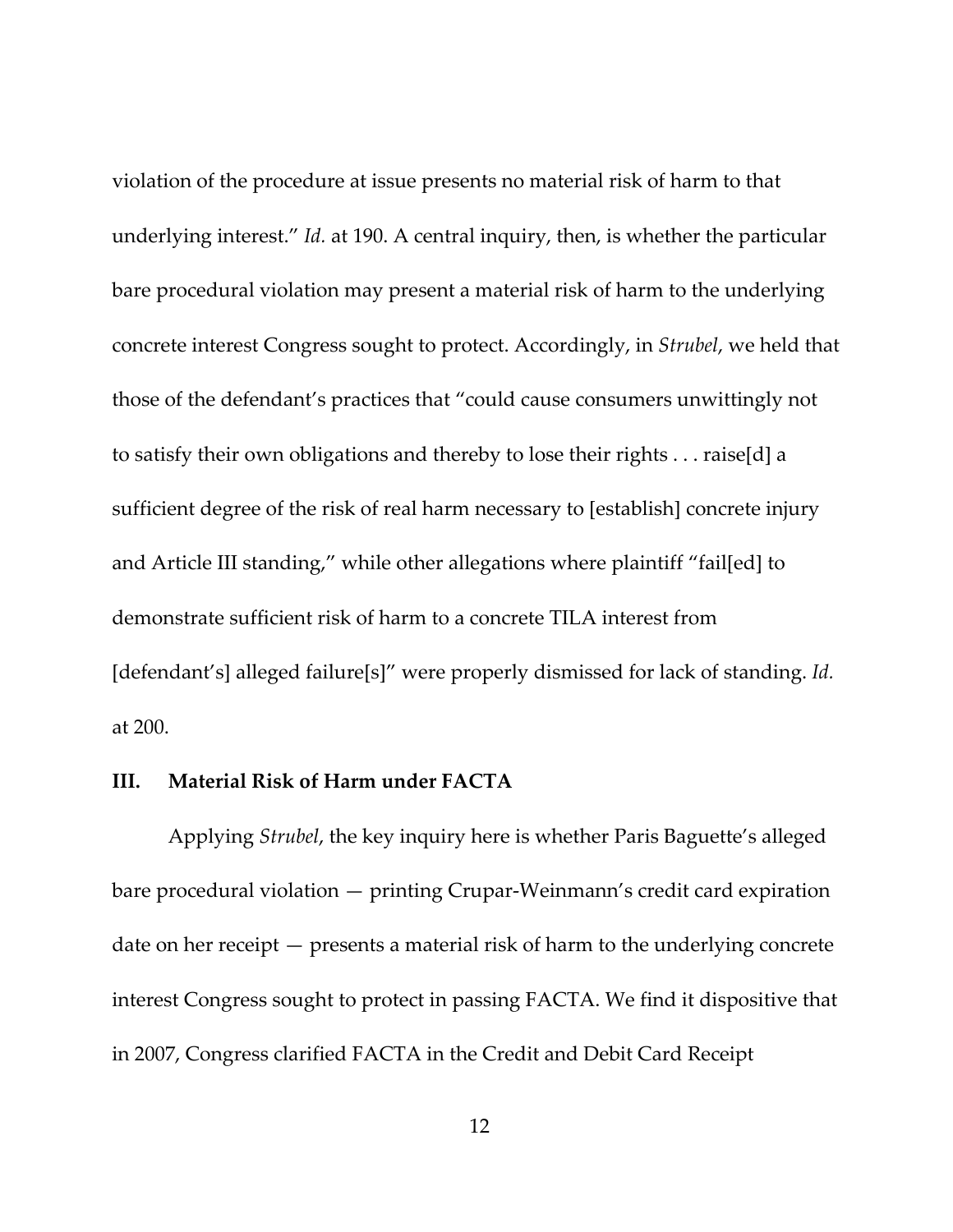Clarification Act of 2007 ("Clarification Act"), stating that "[e]xperts in the field agree that proper truncation of the card number, . . . *regardless of the inclusion of the expiration date,* prevents a potential fraudster from perpetrating identity theft or credit card fraud." Pub. L. 110–241, § 2(a)(6), 122 Stat. 1565, 1565 (2007) (emphasis added). This makes clear that Congress *did not* think that the inclusion of a credit card expiration date on a receipt increases the risk of material harm of identity theft.

Crupar‐Weinmann counters that the Clarification Act maintained FACTA's prohibition on printing credit card expiration dates on receipts, which reflects Congress's continued belief that the action does pose a material risk of harm. While we acknowledge that the Clarification Act maintained FACTA's prohibition on this practice, we decline to draw plaintiff's proposed inference, because in the same Act, Congress *expressly* observed that the inclusion of expiration dates *did not* raise a material risk of identity theft, presumably to curtail the "hundreds of lawsuits [that] were filed [after FACTA's passage] alleging that the failure to remove the expiration date was a willful violation . . . even where the account number was properly truncated[, and n]one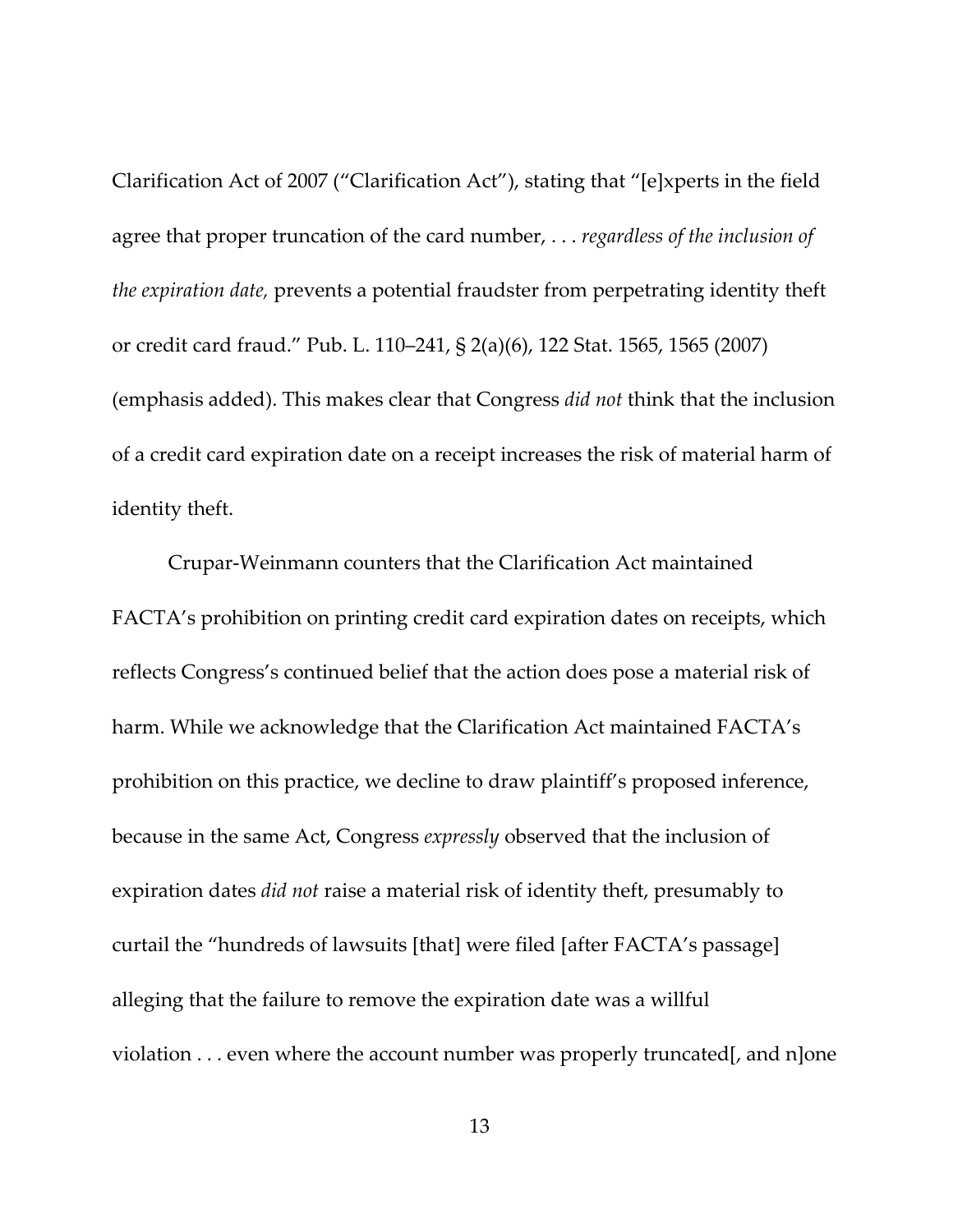of these lawsuits contained an allegation of harm to any consumer's identity." Pub. L. 110–241 § 2(a)(4)–(5), 122 Stat. at 1565. Congress could not have been clearer in stating that "[t]he purpose of this Act is to ensure that consumers suffering from any actual harm to their credit or identity are protected while simultaneously limiting abusive lawsuits that do not protect consumers but only result in increased cost to business and potentially increased prices to consumers." *Id.* § 2(b), 122 Stat. at 1566. Given this clarification of FACTA, coupled with our holding in *Strubel* that a plaintiff must allege that, at a minimum, the bare "procedural violation presents a 'risk of real harm' to [her] concrete interest," 842 F.3d at 190, we conclude that the plaintiff here has not alleged in her amended complaint that Paris Baguette's bare procedural violation of FACTA posed a material risk of harm to her.1 We thus join our sister Circuit in concluding, in a case with a nearly identical set of allegations, that "[i]n these

<sup>&</sup>lt;sup>1</sup> This is not to say that it is impossible to allege a different "bare procedural violation" of 15 U.S.C. § 1681c(g) for which some plaintiff might have standing. In a circumstance like this, however, where the plaintiff alleges no particular harm beyond a purely procedural violation, and Congress has found that *that* particular bare procedural violation does not increase the risk of the relevant material harm, the plaintiff lacks standing to proceed with such a suit.